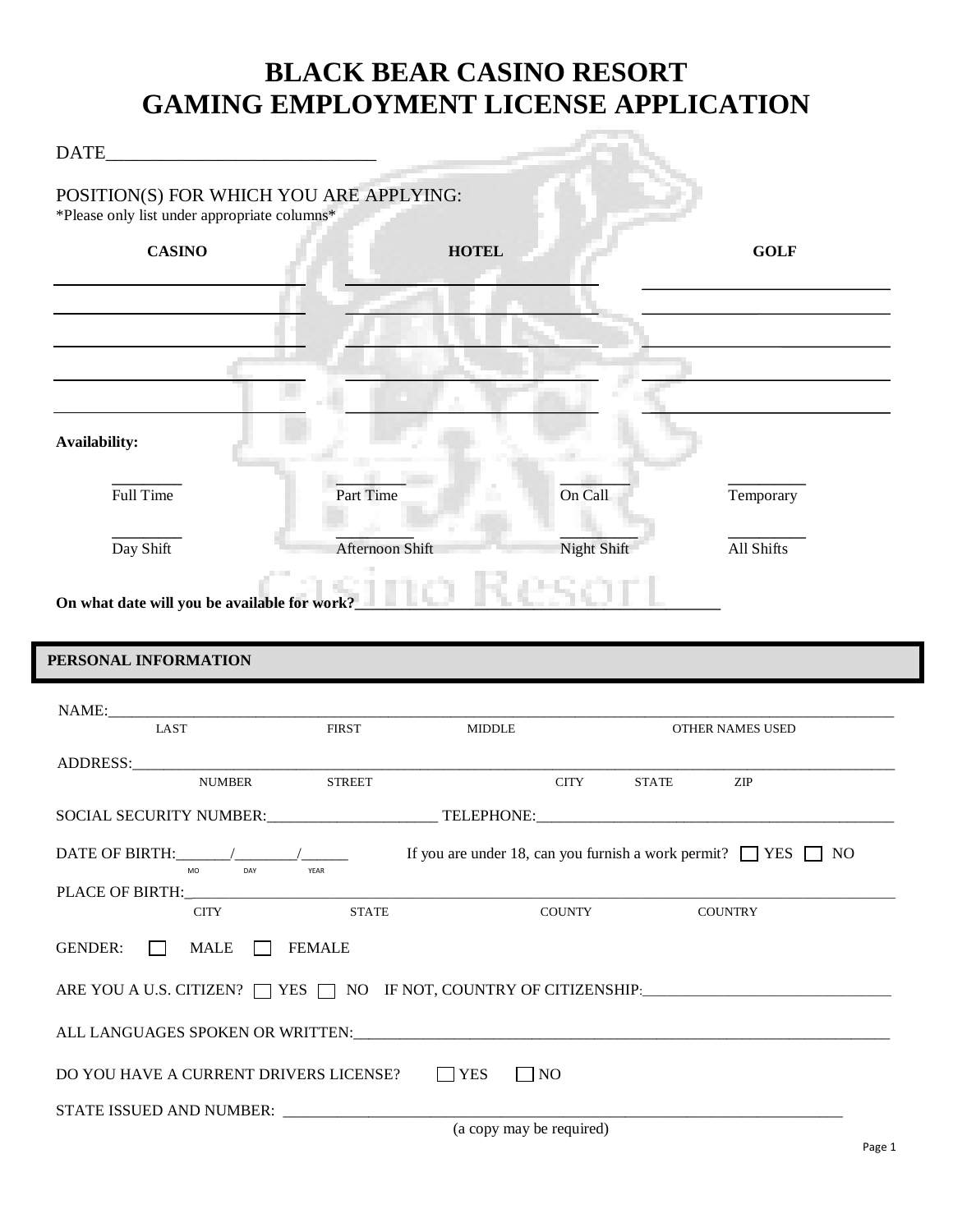| Are you a member of a Federally Recognized Native American Indian Tribe?<br><b>YES</b><br>NO.                                      |
|------------------------------------------------------------------------------------------------------------------------------------|
| Location:                                                                                                                          |
| YES $\Box$ NO<br>Are you a descendant of the FDL band?<br>If yes, name of FDL Enrollee & Relationship:<br>$\overline{\phantom{a}}$ |
| $\Box$ YES<br>NO If yes, name of branch and dates served:<br>Are you a veteran of the United States Armed Forces?                  |
| Have you ever been employed by the Fond Du Lac Reservation Band of Lake Superior Chippewa?<br><b>YES</b><br>N <sub>O</sub>         |
| Are you currently employed? $\Box$ YES $\Box$ NO If applicable, may we contact your present employer?<br>$\Box$ YES<br>$\Box$ No   |
| Do you have any physical, mental, medical impairments, or disabilities that would limit your ability to perform the essential      |
| <b>YES</b><br>function of the position for which you are applying?                                                                 |
|                                                                                                                                    |

**RESIDENCES** (please list all residences in the past ten (10) years)

| <b>ADDRESS</b> | <b>CITY</b> | <b>COUNTY &amp; STATE</b> | <b>FROM</b><br><b>MONTH/YEAR</b> | <b>TO</b><br><b>MONTH/YEAR</b> |
|----------------|-------------|---------------------------|----------------------------------|--------------------------------|
|                |             |                           |                                  |                                |
|                |             |                           |                                  |                                |
|                |             |                           |                                  |                                |
|                |             |                           |                                  |                                |
|                |             |                           |                                  |                                |
|                |             |                           |                                  |                                |
|                |             |                           |                                  |                                |

## **REFERENCES**

List the names, *complete addresses* and telephone numbers of three references including one person who was acquainted with you during each of periods of residence listed above. DO NOT LIST RELATIVES.

| <b>Name</b> | <b>Full Address</b> | <b>Contact Number</b> | Occupation | <b>Years Known</b> |
|-------------|---------------------|-----------------------|------------|--------------------|
|             |                     |                       |            |                    |
|             |                     |                       |            |                    |
|             |                     |                       |            |                    |
|             |                     |                       |            |                    |
|             |                     |                       |            |                    |
|             |                     |                       |            |                    |
|             |                     |                       |            |                    |
|             |                     |                       |            |                    |
|             |                     |                       |            |                    |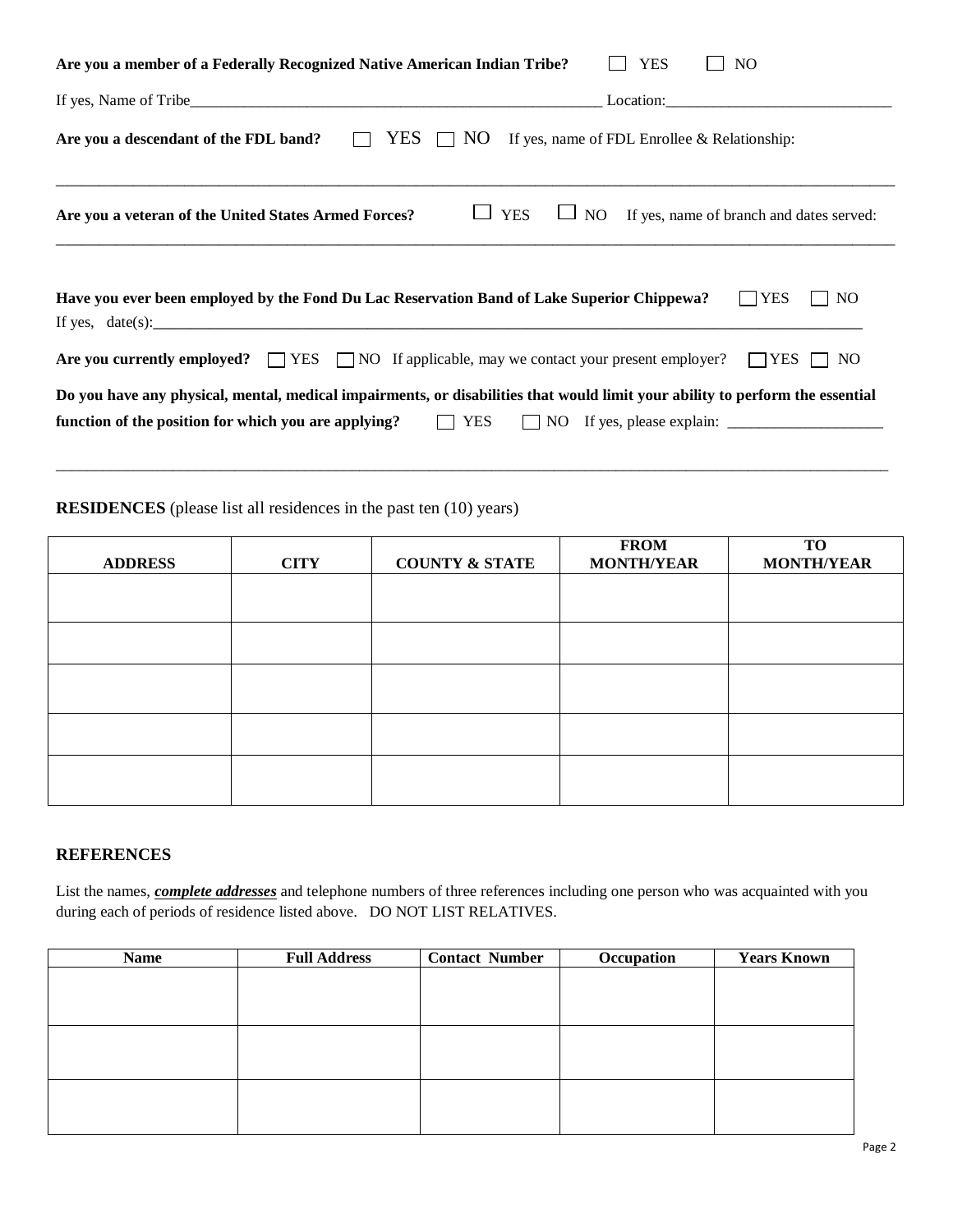### **EDUCATION**

|                                                               |             | <b>COURSE OF</b> | <b>YEARS</b>     | <b>GRADUATION</b> |               |
|---------------------------------------------------------------|-------------|------------------|------------------|-------------------|---------------|
| <b>SCHOOL</b>                                                 | NAME & CITY | <b>STUDY</b>     | <b>COMPLETED</b> | <b>DATE</b>       | <b>DEGREE</b> |
| <b>HIGH SCHOOL</b>                                            |             |                  |                  |                   |               |
| <b>VOCATIONAL,</b><br><b>COLLEGE, OR</b><br><b>UNIVERSITY</b> |             |                  |                  |                   |               |
| <b>OTHER</b>                                                  |             |                  |                  |                   |               |

### **OFFICE RELATED SKILLS:** (place an 'X' in boxes that apply)

| <b>SKILL/EQUIPMENT</b>   | (X) | <b>PLEASE LIST</b> |
|--------------------------|-----|--------------------|
| Typing                   |     | (WPM)              |
| Calculator               |     |                    |
| Office Equipment         |     | (list types)       |
| <b>Computer Programs</b> |     | (list types)       |

**Please describe any training, experience, or skills (paid or unpaid) that would especially qualify you:**

### **WORK HISTORY**

**List all Employers** (use additional sheet if necessary)

| <b>Employer</b>                    | <b>Address</b>             | <b>Telephone</b>              |
|------------------------------------|----------------------------|-------------------------------|
|                                    |                            |                               |
| Date Started:                      |                            | <b>Starting Position</b>      |
| <b>Starting Salary: \$</b><br>per  |                            |                               |
| Date Left                          | <b>Position on Leaving</b> | <b>Description of Duties:</b> |
| <b>Salary on Leaving:\$</b><br>per |                            |                               |
| Name & Title of Supervisor         |                            |                               |
|                                    |                            |                               |
| <b>Reason for Leaving</b>          |                            |                               |
|                                    |                            |                               |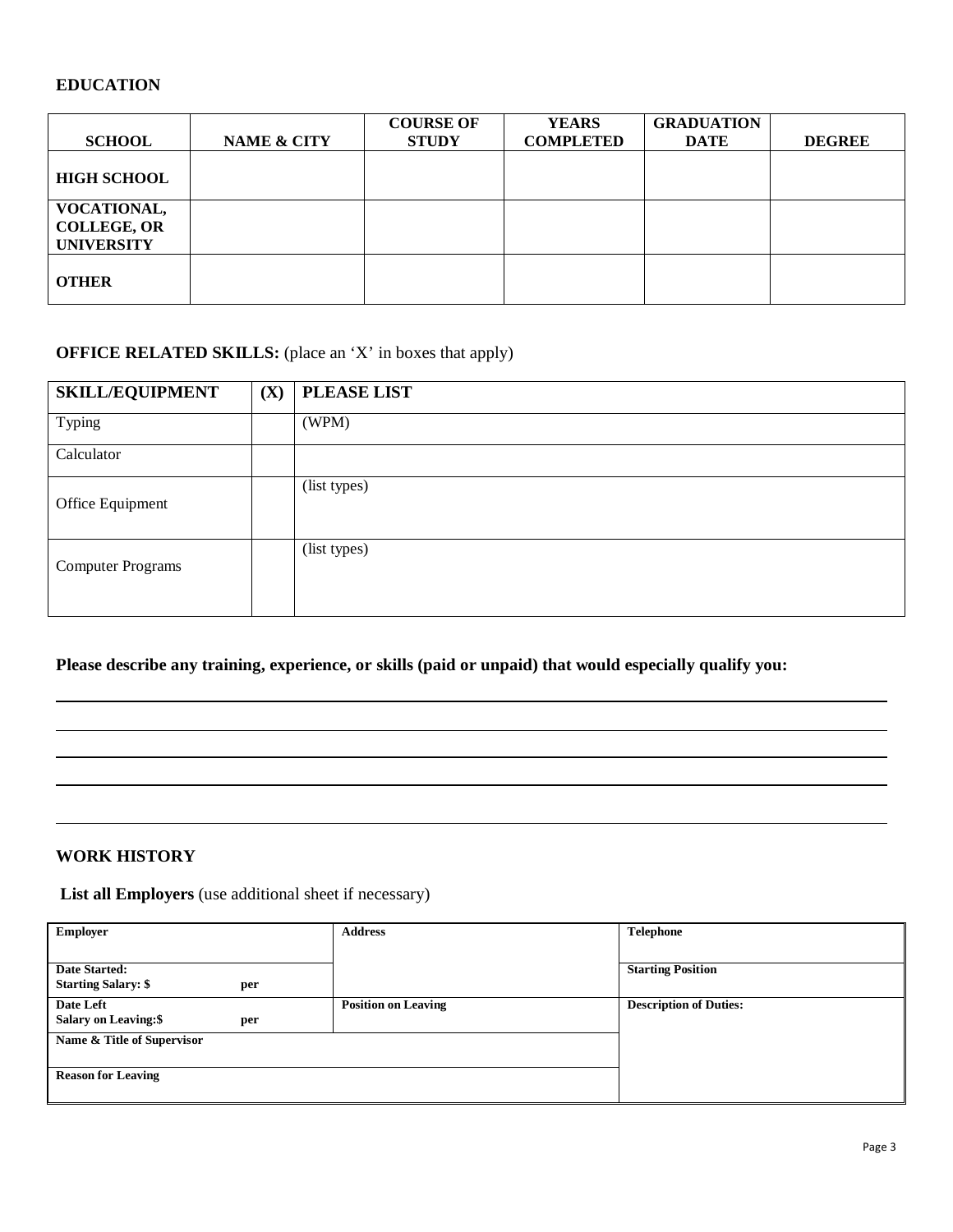| Employer                           | <b>Address</b>             | <b>Telephone</b>              |
|------------------------------------|----------------------------|-------------------------------|
|                                    |                            |                               |
| Date Started:                      |                            | <b>Starting Position</b>      |
| <b>Starting Salary: \$</b><br>per  |                            |                               |
| Date Left                          | <b>Position on Leaving</b> | <b>Description of Duties:</b> |
| <b>Salary on Leaving:\$</b><br>per |                            |                               |
| Name & Title of Supervisor         |                            |                               |
|                                    |                            |                               |
| <b>Reason for Leaving</b>          |                            |                               |
|                                    |                            |                               |

| <b>Employer</b>                    | <b>Address</b>             | <b>Telephone</b>              |
|------------------------------------|----------------------------|-------------------------------|
|                                    |                            |                               |
| <b>Date Started:</b>               |                            | <b>Starting Position</b>      |
| <b>Starting Salary: \$</b><br>per  |                            |                               |
| Date Left                          | <b>Position on Leaving</b> | <b>Description of Duties:</b> |
| <b>Salary on Leaving:\$</b><br>per |                            |                               |
| Name & Title of Supervisor         |                            |                               |
|                                    |                            |                               |
| <b>Reason for Leaving</b>          |                            |                               |
|                                    |                            |                               |

| <b>Employer</b>                     | <b>Address</b>             | <b>Telephone</b>              |
|-------------------------------------|----------------------------|-------------------------------|
|                                     |                            |                               |
| <b>Date Started:</b>                |                            | <b>Starting Position</b>      |
| <b>Starting Salary: \$</b><br>per   |                            |                               |
| Date Left                           | <b>Position on Leaving</b> | <b>Description of Duties:</b> |
| <b>Salary on Leaving: \$</b><br>per |                            |                               |
| Name & Title of Supervisor          |                            |                               |
|                                     |                            |                               |
| <b>Reason for Leaving</b>           |                            |                               |
|                                     |                            |                               |

| <b>Employer</b>                    | <b>Address</b>             | <b>Telephone</b>              |
|------------------------------------|----------------------------|-------------------------------|
|                                    |                            |                               |
| Date Started:                      |                            | <b>Starting Position</b>      |
| <b>Starting Salary: \$</b><br>per  |                            |                               |
| Date Left                          | <b>Position on Leaving</b> | <b>Description of Duties:</b> |
| <b>Salary on Leaving:\$</b><br>per |                            |                               |
| Name & Title of Supervisor         |                            |                               |
|                                    |                            |                               |
| <b>Reason for Leaving</b>          |                            |                               |
|                                    |                            |                               |

| <b>Employer</b>                    | <b>Address</b>             | <b>Telephone</b>              |
|------------------------------------|----------------------------|-------------------------------|
|                                    |                            |                               |
| Date Started:                      |                            | <b>Starting Position</b>      |
| <b>Starting Salary: \$</b><br>per  |                            |                               |
| Date Left                          | <b>Position on Leaving</b> | <b>Description of Duties:</b> |
| <b>Salary on Leaving:\$</b><br>per |                            |                               |
| Name & Title of Supervisor         |                            |                               |
|                                    |                            |                               |
| <b>Reason for Leaving</b>          |                            |                               |
|                                    |                            |                               |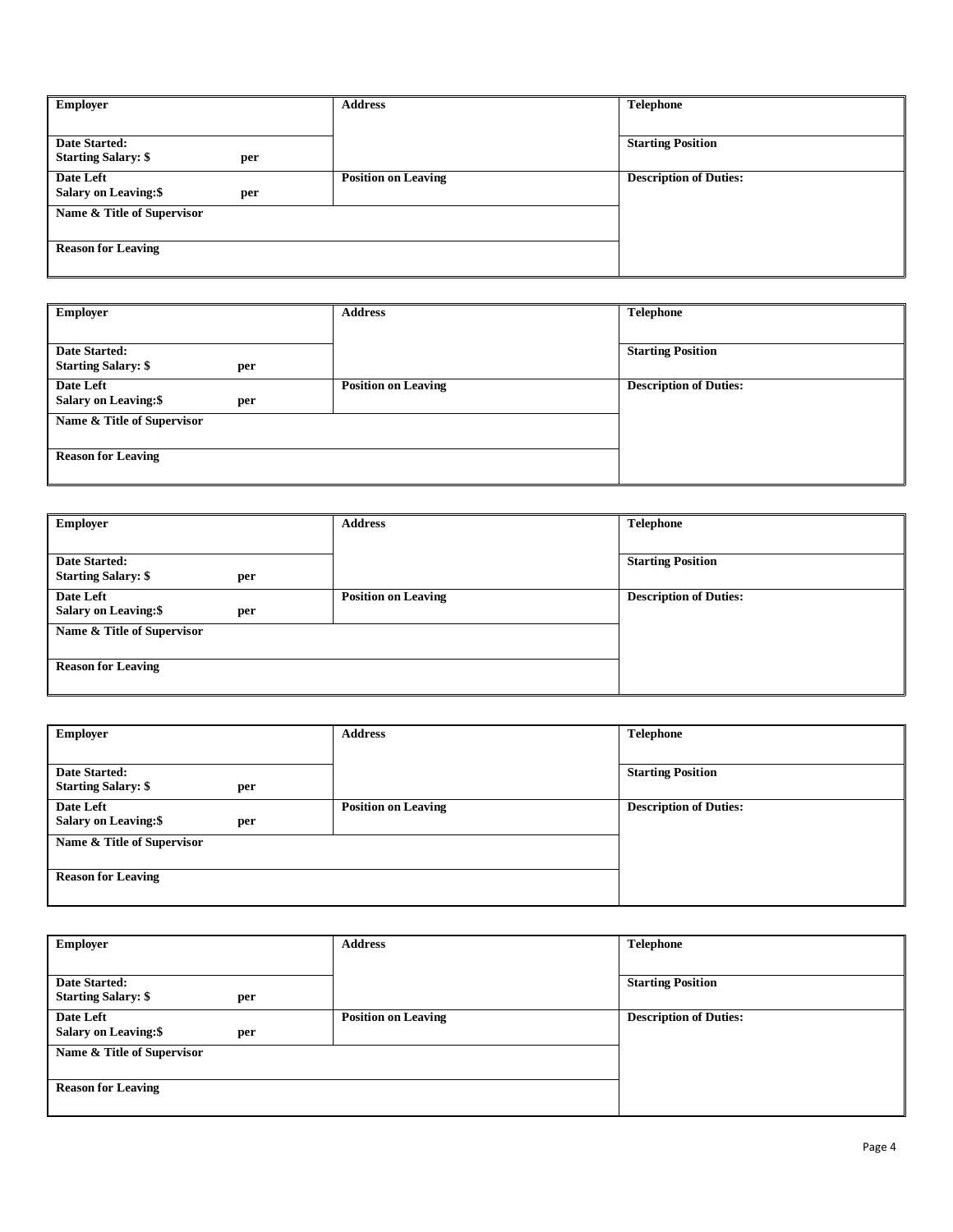## **YES COMPLETE SECTION BELOW**

List charge, date, City and State where the crime was committed and the name and address of the court involved and the disposition (result): BE VERY SPECIFIC

| <b>GO ON TO SECTION B</b><br>$\overline{1}$ NO |
|------------------------------------------------|
|------------------------------------------------|

| Charge | Date | <b>City &amp; State</b> | <b>Court Name &amp; Address</b> | <b>Disposition</b> |
|--------|------|-------------------------|---------------------------------|--------------------|
|        |      |                         |                                 |                    |
|        |      |                         |                                 |                    |
|        |      |                         |                                 |                    |
|        |      |                         |                                 |                    |
|        |      |                         |                                 |                    |
|        |      |                         |                                 |                    |
|        |      |                         |                                 |                    |
|        |      |                         |                                 |                    |
|        |      |                         |                                 |                    |
|        |      |                         |                                 |                    |
|        |      |                         |                                 |                    |
|        |      |                         |                                 |                    |
|        |      |                         |                                 |                    |
|        |      |                         |                                 |                    |
|        |      |                         |                                 |                    |
|        |      |                         |                                 |                    |

Use additional sheet if necessary

**Are you now being, or have you been prosecuted for or convicted of a MISDEMEANOR or GROSS MISDEAMEANOR** *within the last* **10 YEARS of the date of this application?**

### **YES COMPLETE SECTION BELOW**

List charge, date, City and State where the crime was committed and the name and address of the court involved and the disposition (result): BE VERY SPECIFIC

### **NO GO ON TO QUESTION C**

| Date | City & State | <b>Court Name &amp; Address</b> | <b>Disposition</b> |
|------|--------------|---------------------------------|--------------------|
|      |              |                                 |                    |
|      |              |                                 |                    |
|      |              |                                 |                    |
|      |              |                                 |                    |
|      |              |                                 |                    |
|      |              |                                 |                    |
|      |              |                                 |                    |
|      |              |                                 |                    |
|      |              |                                 |                    |
|      |              |                                 |                    |
|      |              |                                 |                    |
|      |              |                                 |                    |
|      |              |                                 |                    |

Use additional sheet if necessary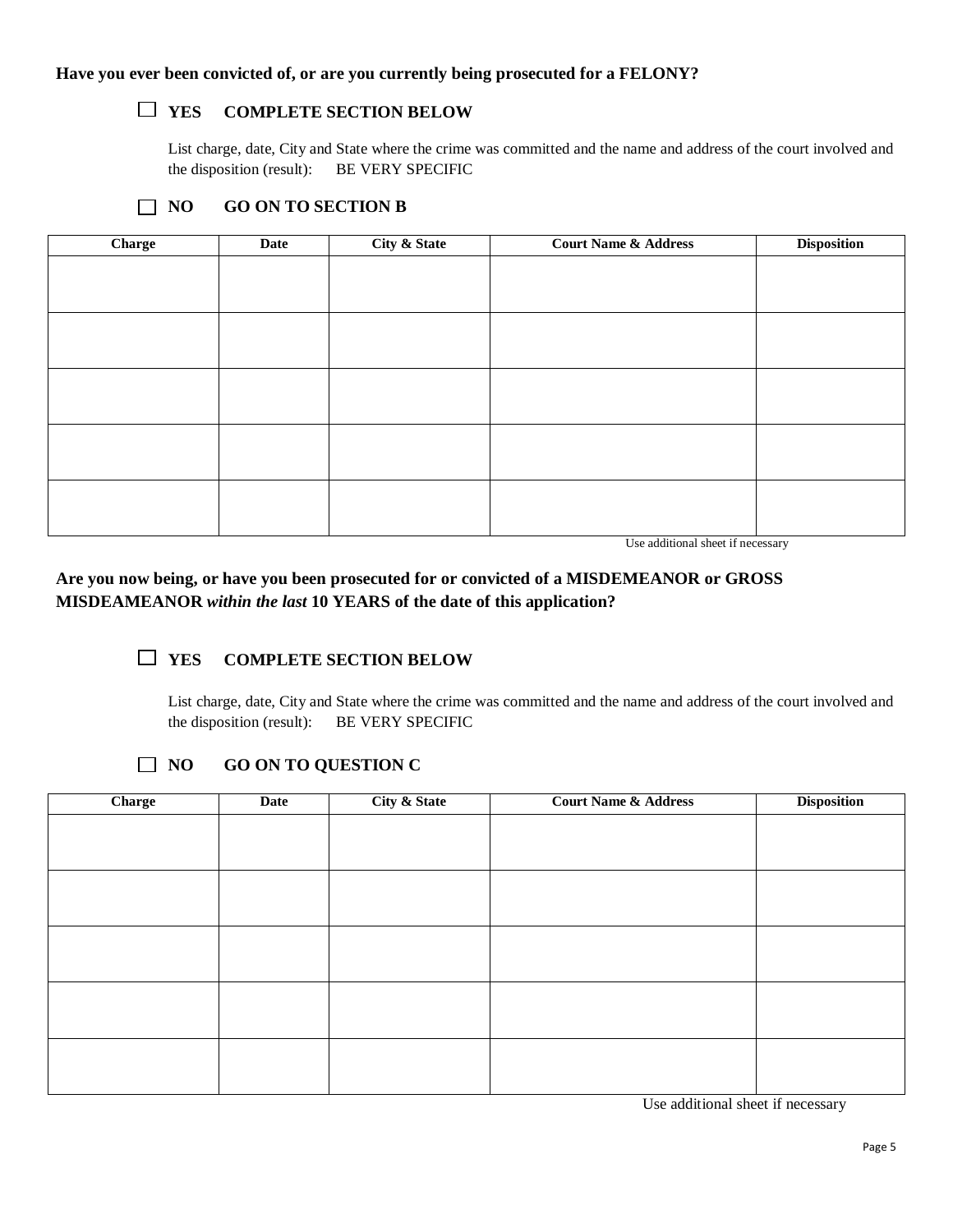**Are you now being or have you ever been CHARGED with a crime (excluding minor traffic violations), if such criminal charge is within 10 years of the date of the application and is not otherwise listed above?**

### **YES COMPLETE SECTION BELOW**

List charge, date, City and State where the crime was committed and the name and address of the court involved and the disposition (result): BE VERY SPECIFIC

### **NO GO ON TO SECTION IV**

| Charge | Date | City & State | <b>Court Name &amp; Address</b> | <b>Disposition</b> |
|--------|------|--------------|---------------------------------|--------------------|
|        |      |              |                                 |                    |
|        |      |              |                                 |                    |
|        |      |              |                                 |                    |
|        |      |              |                                 |                    |
|        |      |              |                                 |                    |
|        |      |              |                                 |                    |
|        |      |              |                                 |                    |
|        |      |              |                                 |                    |
|        |      |              |                                 |                    |
|        |      |              |                                 |                    |
|        |      |              |                                 |                    |
|        |      |              |                                 |                    |

Use additional sheet if necessary

#### **BUSINESS INTERESTS**

**List any business you have owned or had interest in, its address, your ownership interest or position held within the last 10 years:**

| <b>Business Name</b> | <b>Address</b> | <b>Own/Interest? Position</b> | Date From | Date To |
|----------------------|----------------|-------------------------------|-----------|---------|
|                      |                |                               |           |         |
|                      |                |                               |           |         |
|                      |                |                               |           |         |
|                      |                |                               |           |         |
|                      |                |                               |           |         |
|                      |                |                               |           |         |
|                      |                |                               |           |         |
|                      |                |                               |           |         |

**Describe any previous or existing business relationships with Indian tribes or the Gaming Industry, including ownership interests in those businesses:**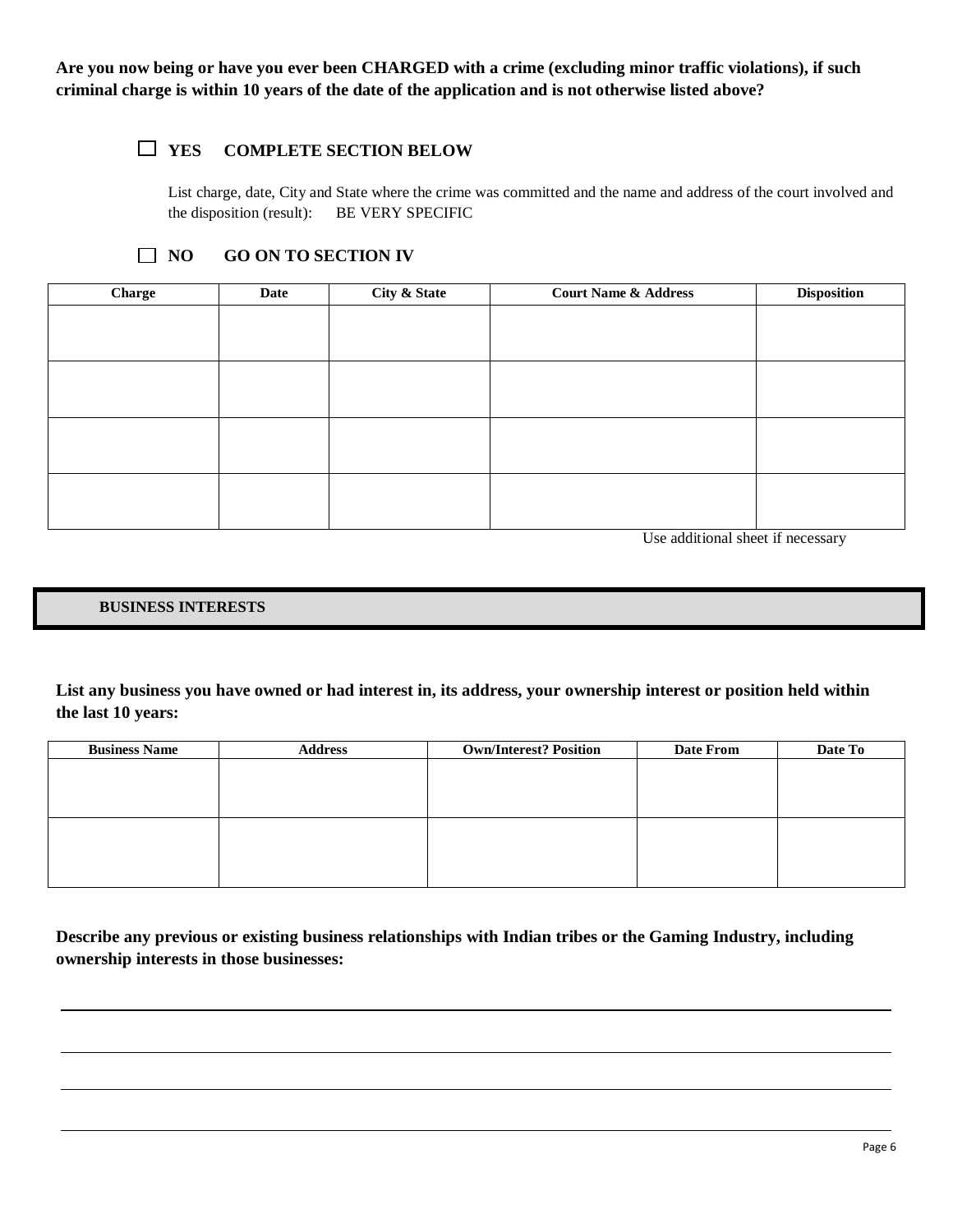### **Please indicate by answering the following questions whether or not you have a financial interest in any gambling activity including non-Indian business or interest:**

|    | 1. Have you ever invested or loaned money to, had an option to purchase, or had a contract for service to any                          |             |  |                                                   |            |
|----|----------------------------------------------------------------------------------------------------------------------------------------|-------------|--|---------------------------------------------------|------------|
|    | gambling facility or activity?                                                                                                         |             |  |                                                   |            |
|    |                                                                                                                                        |             |  | YES — Explain below. NO                           |            |
| 2. | Do you have any ownership interest in any equipment being leased or otherwise provided to any gambling<br>facilities?                  |             |  |                                                   |            |
|    |                                                                                                                                        |             |  | YES _______________ Explain below. NO             |            |
|    | 3. Do you have an investment or ownership interest in any business involving any activities listed under Section<br>IV, Parts A and B? |             |  |                                                   |            |
|    |                                                                                                                                        |             |  | YES — Explain below. NO                           |            |
|    | 4. Do you receive any revenue or payments or money from any person who is involved in the activities listed in                         |             |  |                                                   |            |
|    | Section IV, Parts A and B as a result of the operation of gambling?                                                                    |             |  |                                                   |            |
|    |                                                                                                                                        |             |  | YES ______________ Explain below. NO              |            |
|    |                                                                                                                                        |             |  |                                                   |            |
|    | 5. Have you ever worked for, in any capacity, a gambling operation?                                                                    |             |  |                                                   |            |
|    |                                                                                                                                        |             |  | YES ______________ Explain below. NO ____________ |            |
|    |                                                                                                                                        |             |  |                                                   |            |
| 6. |                                                                                                                                        |             |  | YES _____________ Explain below. NO ___________   |            |
| 7. | Have you ever applied for a permit or license related to gaming?<br>Have you ever been denied a permit or license related to gaming?   |             |  | YES _________ Explain below. NO                   |            |
| 8. | Has your permit or license related to gaming ever been revoked?<br>If yes, provide the following information:                          |             |  |                                                   |            |
|    |                                                                                                                                        |             |  |                                                   |            |
|    |                                                                                                                                        |             |  |                                                   |            |
|    |                                                                                                                                        |             |  |                                                   |            |
|    | ADDRESS:<br><b>STREET ADDRESS</b>                                                                                                      | <b>CITY</b> |  | <b>STATE</b>                                      | <b>ZIP</b> |

**9.** Have you ever held or applied for a privileged or professional license with any regulatory agency? YES \_\_\_\_\_\_\_\_\_\_ Explain below. NO \_\_\_\_\_\_\_

If yes, list the type of license and the name and address of each licensing agency and the date issued:

| <b>Type of License</b> | <b>Agency</b> | <b>Address</b> | <b>Date Issued</b> |
|------------------------|---------------|----------------|--------------------|
|                        |               |                |                    |
|                        |               |                |                    |
|                        |               |                |                    |
|                        |               |                |                    |
|                        |               |                |                    |
|                        |               |                |                    |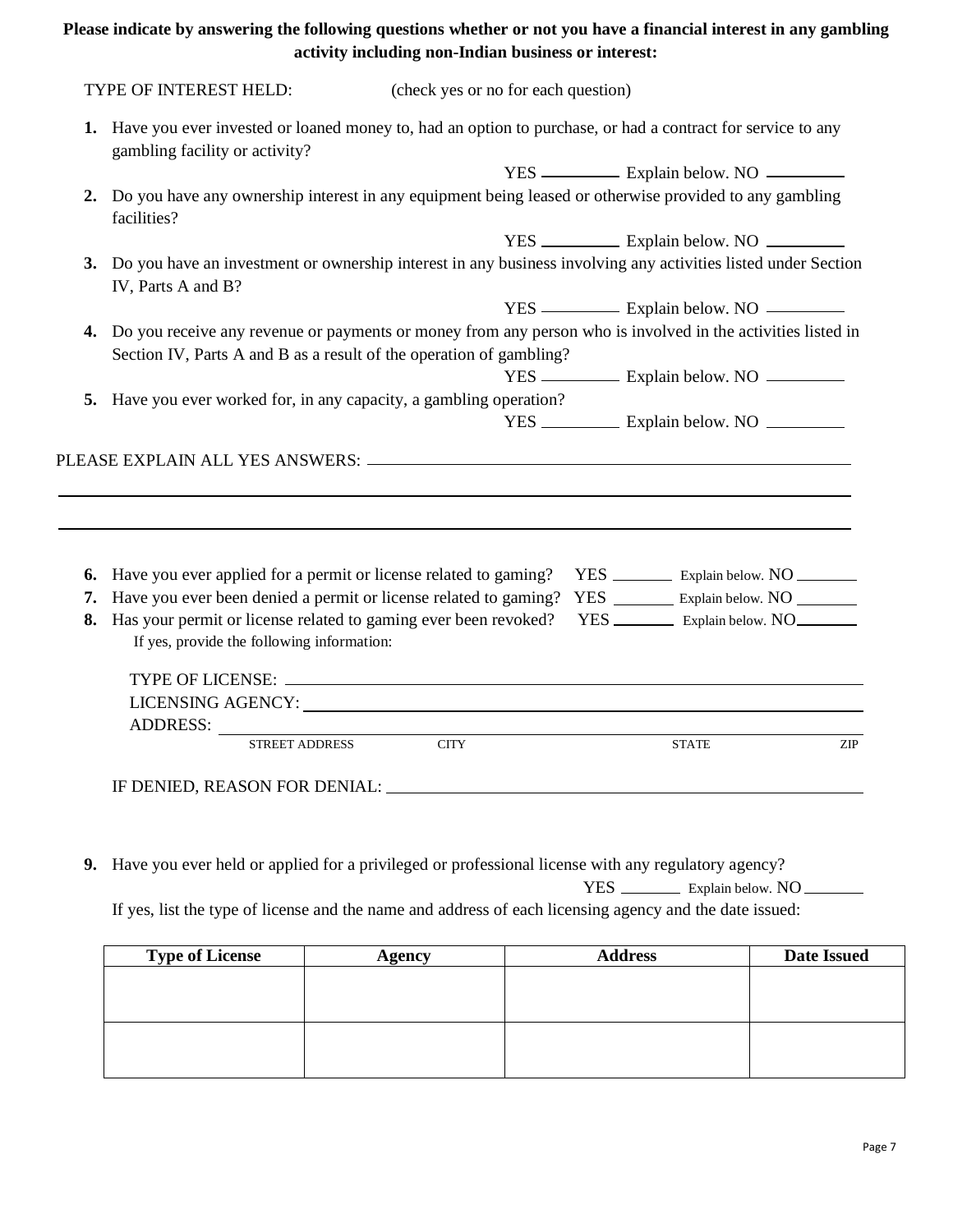Please list below any members of your immediate family (spouse, children, mother, father, sister, brother) or anyone who lives in the same household as you do who are currently employed in gaming operations of Fond du Lac Band of Lake Superior Chippewa, including Black Bear Casino Resort and Fond-du-Luth Casino.

| <b>NAME</b> | <b>RELATIONSHIP</b> |
|-------------|---------------------|
|             |                     |
|             |                     |
|             |                     |
|             |                     |
|             |                     |
|             |                     |
|             |                     |
|             |                     |
|             |                     |
|             |                     |

## **CERTIFICATION**

I understand that acceptance of an offer of employment does not create a contractual obligation upon the employer to continue to employ me in the future. I certify that all statements made by me in this document are true, complete and correct to the best of my knowledge. I authorize investigation of all statements contained in this application for employment as may be necessary in arriving at an employment decision. I further consent to the taking of a photograph and fingerprints necessary to process this application. In the event of employment, I understand that false or misleading information given in my application or interview(s) may result in discharge. I understand, also, that I am required to abide by all applicable rules and regulations of the Fond du Lac Band.

**Print Full Name:** 

Last **First** First Middle

**Signature**: **Today's Date:**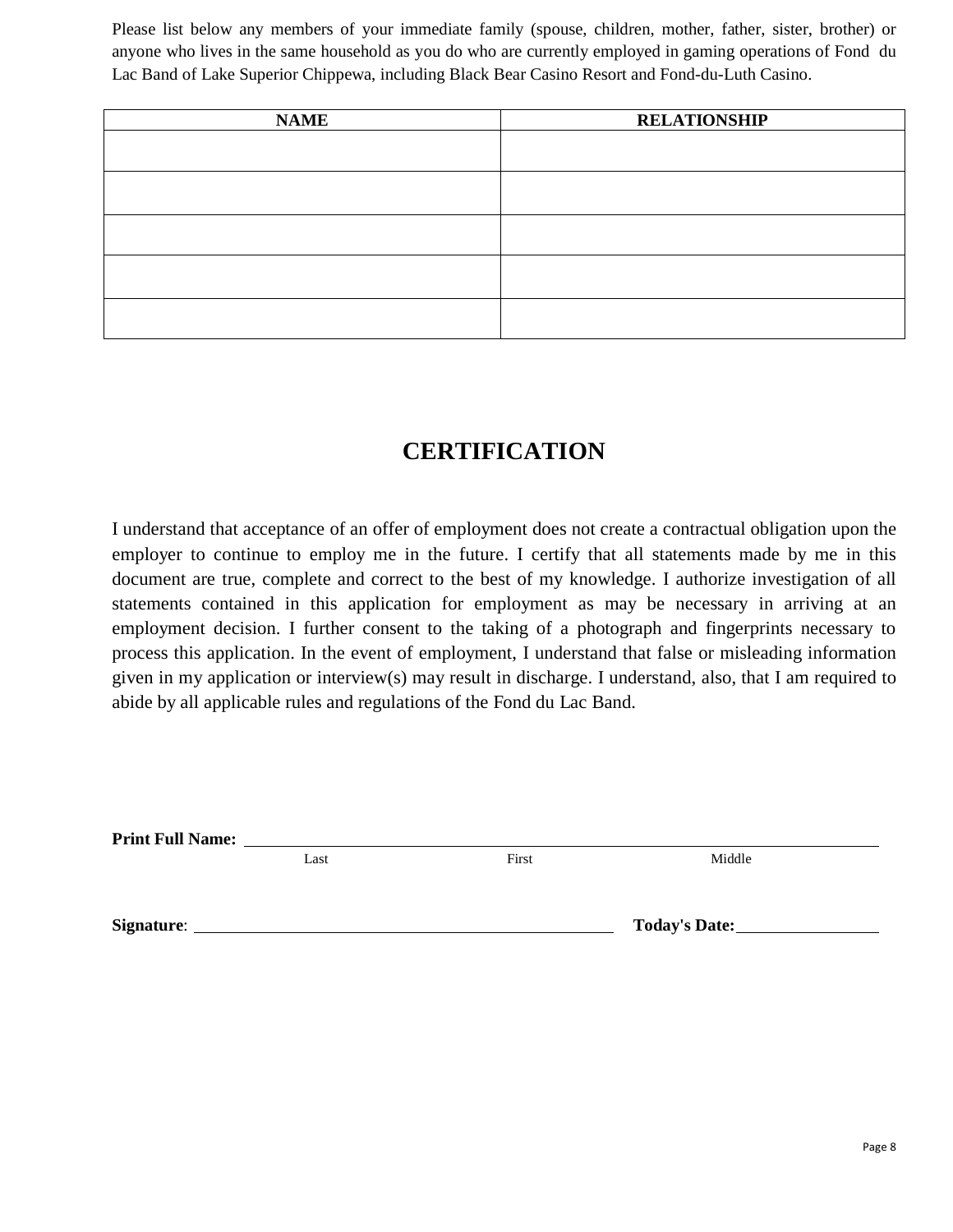### **EMPLOYEE COMPLIANCE AND GAMING LISENSURE**

## **GAMING LICENSING**

In compliance with the Privacy Act of 1974, the following information is provided: Solicitation of the information on this form is authorized by 25 U.S.C §2701 et seq. The purpose of the requested information is to determine the eligibility of individuals to be granted a gaming license. The information will be used by the Tribal gaming regulatory authorities and by the National Indian Gaming Commission (NIGC) members and staff who have need for the information in the performance of their official duties. The information may be disclosed by the Tribe or the NIGC to appropriate Federal, Tribal, State, local or foreign law enforcement and regulatory agencies when relevant to civil, criminal, or regulatory investigations or prosecutions or when pursuant to a requirement by a tribe or the NIGC in connection with the issuance, denial, or revocation of a gaming license, or investigations of activities while associated with a tribe or gaming operation. Failure to consent to the disclosures indicated in this notice will result in a tribe's being unable to license you for a primary management official or key employee position. The disclosure of your Social Security Number (SSN) is voluntary. However, failure to supply a SSN may result in errors in processing your application.

A false statement on any part of your license application may be grounds for denying a license or the suspension or revocation of a license. Also, you may be punished by fine or imprisonment. (18 U.S.C. §1001)

You will be fingerprinted prior to permanent licensure.

**Persons must be 18 years of age to be eligible for a gaming license.** Persons with certain criminal histories are not eligible for gaming licensure without making special application to the Fond du Lac Reservation Business Committee. More information on this process can be obtained through the Gaming Employment License Office at 218-878-2672.

The application for employment and licensure includes questions regarding any crimes you may have committed, including misdemeanors, gross misdemeanors, and felonies. Please complete all information for each offense. If you aren't sure whether you have any convictions, please find out before completing the application. Failure to disclose information relating to any crimes committed will result in revocation of licensure and termination of employment.

### **Be advised that by signing the application, you are giving permission to the Fond du Lac Band to perform a background investigation.**

If you have any questions regarding gaming licensing or the background investigation procedure, please call one of the Gaming Employment Licensing Officers at 878-2672.

I acknowledge that I have read and understand the above information.

**SIGNATURE OF APPLICANT DATE**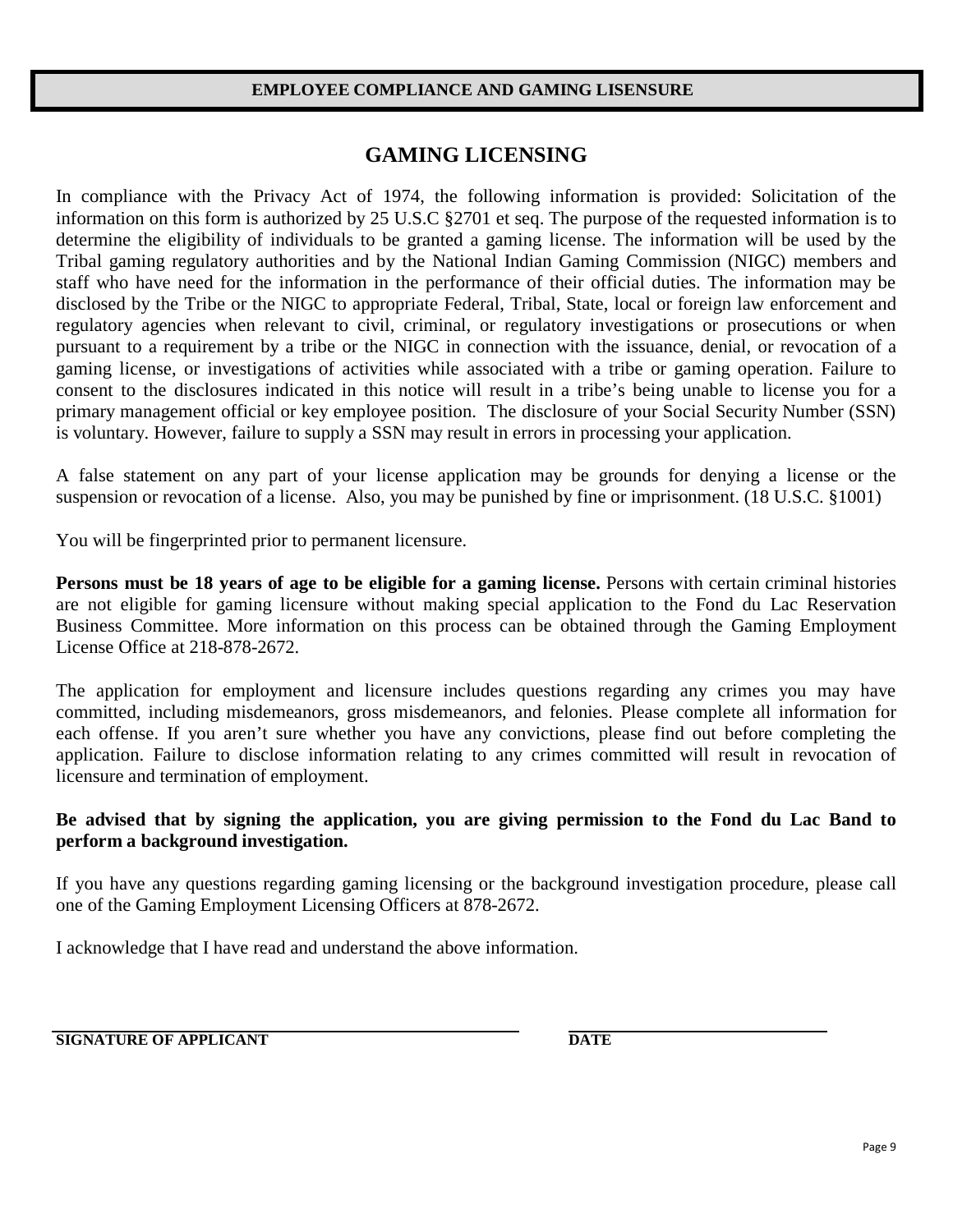

## *TRIBAL ENROLLMENT VERIFICATION*

### *TO:*

*The following individual has applied for employment and indicated he/she is an enrolled member of a Federally recognized tribe and is entitled to Indian Preference as allowed under the Civil Rights Act of 1964 and 41 CFR 101- 6.204-2(4). Please confirm the enrollment status and provide, if possible, the enrollment number to our office.*

| Applicant:                |  |
|---------------------------|--|
| Date of Birth:            |  |
| <b>Enrollment Number:</b> |  |
| Tribe/Band:               |  |
| State:                    |  |

*I hereby authorize the above named Tribe/Band to confirm or deny the information provided. Please return the form to attention of Black Bear Casino Resort Human Resources fax 218-878-2342.*

 *Signature of Applicant Date*

*OFFICE USE ONLY*

| I certify that the information provided by the above applicant: |      |
|-----------------------------------------------------------------|------|
|                                                                 |      |
| Is correct                                                      |      |
| Is incorrect                                                    |      |
| Additional information is attached                              |      |
|                                                                 |      |
|                                                                 |      |
| Please print your name clearly                                  |      |
|                                                                 |      |
| Signature of Enrollment Officer or Authorized Person            | Date |
|                                                                 |      |
|                                                                 |      |